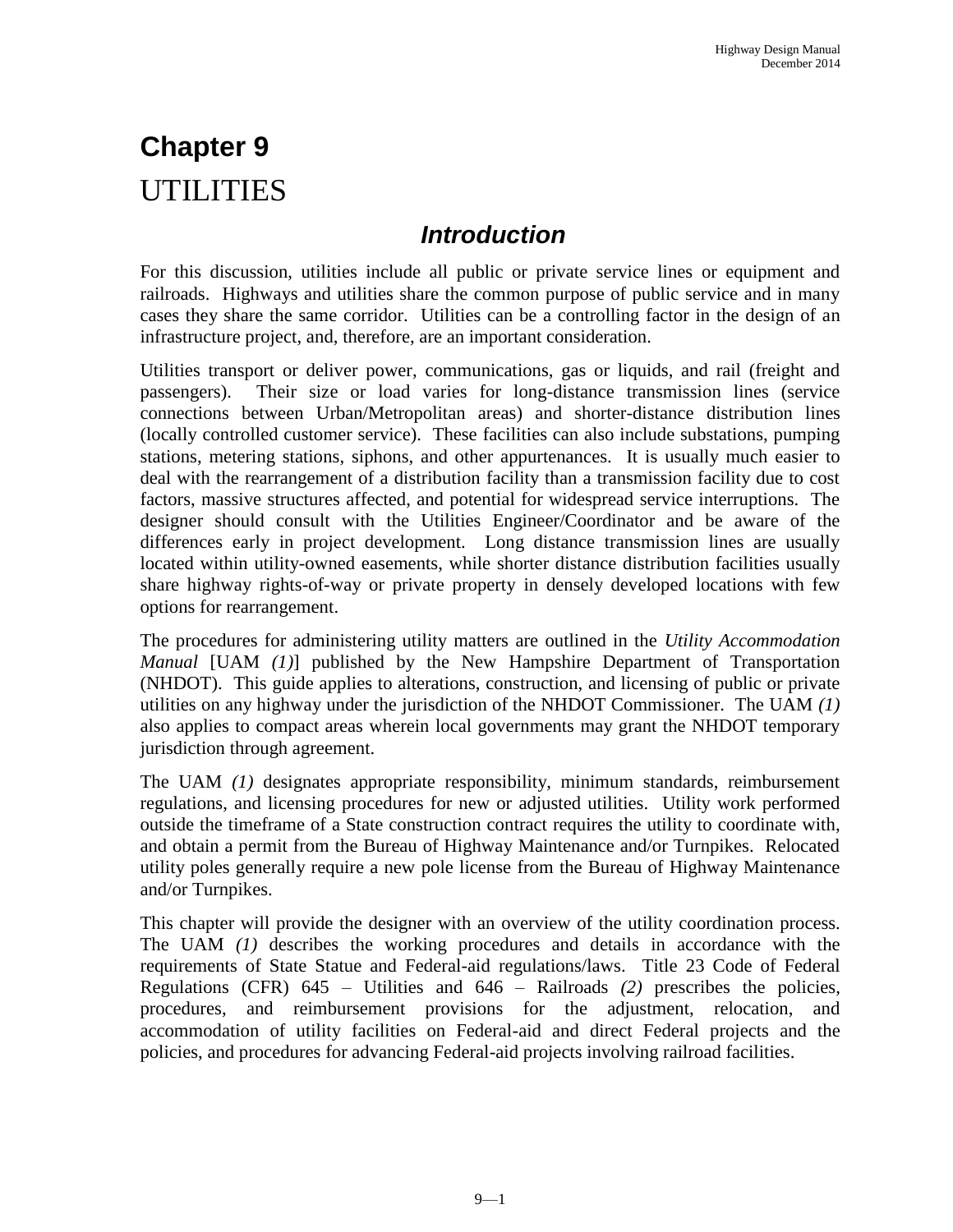#### **General**

Almost all projects will have utility facilities located within the project limits. Utility adjustments may not be necessary, but it is still necessary to show the utility on the plans and notify the utility owner of proposed work even if no adjustment is anticipated. Early coordination is crucial between the utility, the project designers, the Bureau of Construction, the Bureau of Right-of-Way, and Design Services - Utilities Section. The Utility Coordinator, in coordination with the project designers, will evaluate utility impacts and identify the extent of the work needed by the NHDOT or the utility. It is preferred to avoid impacts to utilities if possible.

#### **Jurisdiction**

Utility ownership varies with purpose and jurisdiction. Major utility companies extend across state lines, but they must comply with the regulations of the local jurisdiction. Utilities may also be wholly owned and administered by a municipality. Control of public utilities is exercised by the Public Utilities Commission (PUC) of the State of New Hampshire, exceptions being municipally-owned utilities within municipal boundaries or urban compacts, in accordance with RSA 362:4 and RSA 362:4-a, cable television facilities, and some minor privately owned utility facilities.

The PUC regulates activities of utilities defined in RSA 362:2. Pursuant to RSA 363:17-a, the PUC acts as the arbitrator between the interests of the customer and the interests of the regulated utility.

A utility that occupies State Rights-of-Way does so under sufferance with the expressed or implied permission of the State. Instances of prior ownership sometimes arise, but such conditions are rare. Locations of facilities within the State's Rights-of-Way are subject to Department approval, which provides the utility with assurance that its plan complies with highway standards. Information about programmed highway projects that may impact existing utilities and/or affect new utility work is provided by the NHDOT.

#### **Reimbursement**

Typically, the utility will be responsible for the costs of the relocation of their facilities. There are circumstances where the utility is eligible for reimbursement of relocation costs under State Statue and/or Federal-aid regulations/laws. The primary basis for the determination is for the first party to have a compensable interest in the area of concern, or to be the party that has the prior or senior right. If the utility has prior rights, it is eligible for compensation. Each case must also be evaluated to determine if either party has ever sold or relinquished their rights by some other means. Some companies have voluntarily relinquished easement rights and relocated their facilities out of their easements and into a highway Right-of-Way. In such cases, the NHDOT is not liable for any subsequent relocation costs. Where the circumstances are not clear regarding the eligibility for reimbursement of relocation costs, it may be necessary to seek evaluation and a legal opinion from the State's Attorney General's Office.

Preliminary engineering, construction engineering and inspection for facilities eligible for the full reimbursement of relocation costs are also reimbursable.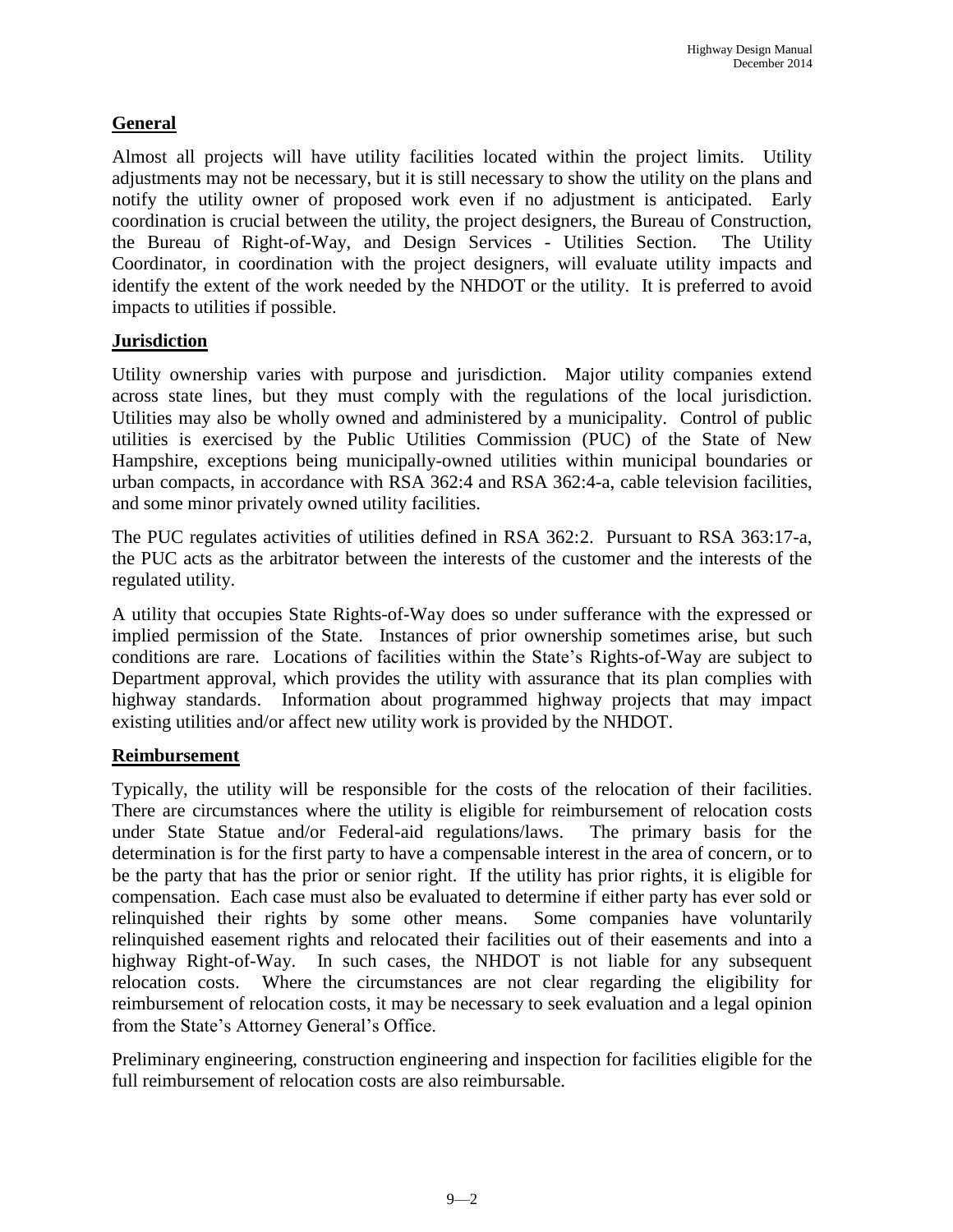- A. Typically, reimbursement for relocations is allowed under the following situations:
	- 1. The facility occupies private property by rights granted to the owner of the utility by an easement; or the utility owns the property.
	- 2. The facility occupies a highway Right-of-Way where the utility had the right of easement prior to the acquisition of the Right-of-Way by the State or Municipality or prior to 1905 when the Department was incorporated, and the utility has not been compensated for easement rights.
	- 3. The facility occupies a highway Right-of-Way and the right of easement was reserved to the utility in the highway return of layout.
	- 4. A municipally-owned utility is located within the Right-of-Way of a street or road owned by the municipality, provided that the utility is not required by law to relocate its facilities at its own expense.
	- 5. The Attorney General's Office issues an opinion obligating the State to bear any or all costs of relocation.
	- 6. The facility is located on US Government land such as Forest Service with a permit or lease. The Federal agency may participate - see - Title 23 CFR 660.
	- 7. A utility other than power, telephone, railroad, or cable television claims rights by adverse possession (or prescriptive right) (this requires Attorney General's opinion).
	- 8. Municipally-owned subterranean (underground) utility facilities that are required to be relocated on a project funded in whole or in part by state funds are eligible for partial reimbursement in accordance with RSA 228:22 (trenching and backfilling cost of relocated facility, and book value (original cost less allowable depreciation) of the retired facility). This applies to locations where a municipal utility does not qualify for full reimbursement under items 1 or 4 above. Note: Hydrants are not considered an underground facility; however plumbing to a hydrant can be included in the book value. If any portion of a service line is owned by the municipal utility, that portion would be eligible for participation by the State.
	- 9. The structural framing for support of utility facilities on the construction and reconstruction of bridges are project costs (maximum spacing as required by the utility for their facility, with final spacing to be determined by the Department as appropriate for the particular bridge). Specifically, intermediate K-frames, holes through K-frames for hangers and rollers, blockouts through bridge backwalls, sleeves through the backwall and over or under approach slabs (and extending 5' beyond), and reinforcing steel modification for blockouts and sleeves through backwalls are included.
- B. Generally, other situations are not eligible for reimbursement and the utility will be responsible for costs of the relocations of their facilities if:
	- 1. The facility, other than municipally-owned, is located in the highway Right-of-Way with or without permit or license.
	- 2. Power, telephone, communications or cable television facilities are located on private property without easement or ownership of property.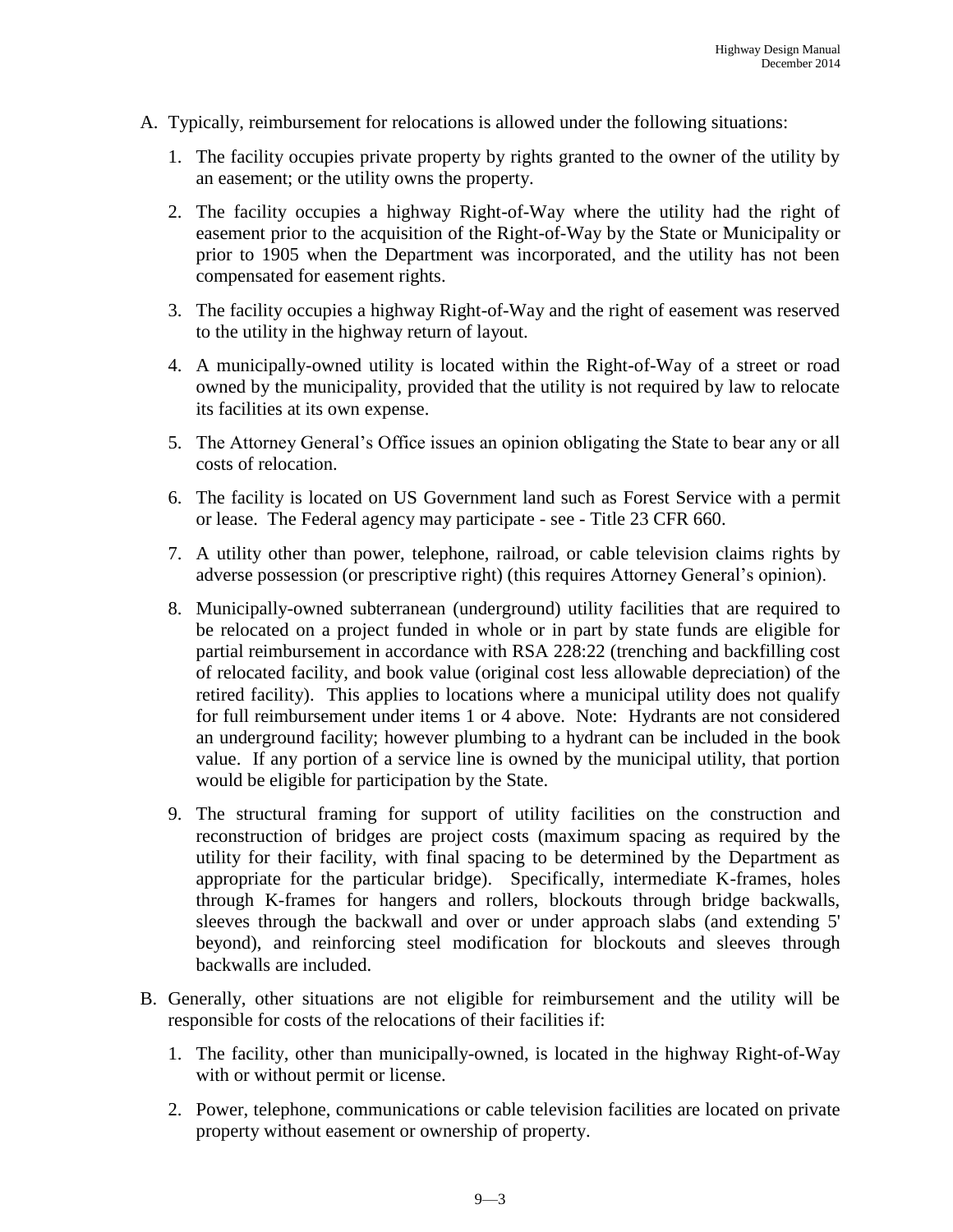- 3. A municipally owned above ground utility is located in the State owned Right-of-Way without:
	- a) An easement, or
	- b) Reservation of easement in return of layout.
- 4. A utility facility is located on private property with a lease or rental agreement and the property is acquired for highway Right-of-Way (some cases may require the opinion of the Attorney General).
- 5. The Attorney General's Office issues an opinion obligating the utility to bear all costs.
- 6. Conduits and/or pipe lines on bridges and supplemental supports, including supporting mechanisms, such as hangers, rollers, alignment guides, and inserts, are attached to structural framing of bridges, or within Department supplied sleeves (except as noted in part A-9 above). Also the access facilities (cat walks, ladders or special ramps) for conduits and/or utilities on bridges and all Preliminary and Construction Engineering. All designs are to be coordinated with the Department.
- 7. Inspection of all service connections where they are not impacted by the Department's required construction.

## *Responsibility*

#### **Utility**

The utility has the responsibility for complying with local, State and Federal laws and regulations of the USDOT (FHWA), PUC, the State, the NHDOT, and associations that sponsor national safety codes.

Applicable codes or standards recognized by the State include, but are not limited to, the following:

- National Electrical Safety Code;
- American Water Works Association Standards and Specifications;
- ANSI Standard Code for Pressure Piping of the American National Standards Institute:
	- ANSI B 31.1, Power Piping;
	- ANSI B 31.3, Petroleum Refinery Piping;
	- ANSI B 31.4, Liquid Petroleum Transportation Piping Systems;
	- ANSI B 31.8, Gas Transmission and Distribution Piping Systems;
- Recommended Practice for Liquid Petroleum Pipelines Crossing Railroads and Highways by the American Petroleum Institute;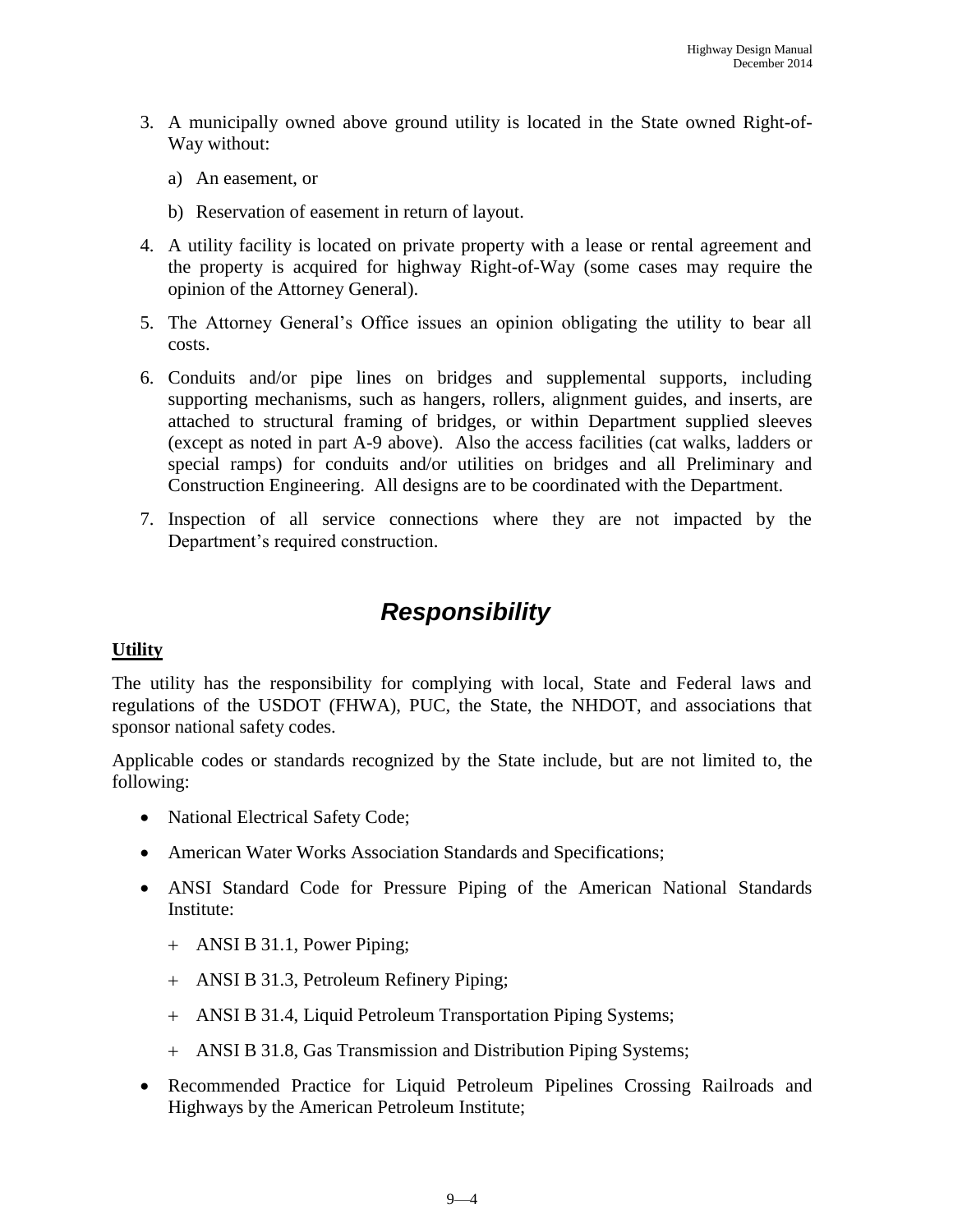- Natural Gas Pipeline Safety Act of 1968 as amended; and,
- Title 23 (CFR) Part 645 for Utilities and Part 646 for Railroads *(2)*, and Title 49 (CFR) as amended.

The utility is obligated to provide plans, estimates, reviews, field locations, and liaison personnel to work with the Design Services - Utilities Section of the Bureau of Highway Design as noted in the Procedure Section, below.

#### **Design Coordination**

The Design Services - Utilities Section staff, or designated consultant, provides the coordination between the utility companies and designers within Project Development (including the Bureaus of Highway Design, Bridge Design, Rail & Transit, and Aeronautics),Operations (including Highway Maintenance, Bridge Maintenance, Traffic, and Transportation Systems Management and Operations), Turnpikes, and the Department of Administrative Services (Bureau of Public Works) which may deal with utility issues.

The Design Services - Utilities Section maintains contact with affected utility companies. Information transfer, conferences, or other meetings should not be arranged without the presence or advice of one of the Utilities Engineers. The Design Services - Utilities Section is responsible for the following activities:

- Obtaining utility information as needed;
- Coordinating utility issues on infrastructure projects including all contacts with utility owners, railroads, and other involved government agencies and the project design team;
- Designing temporary and permanent lighting;
- Reviewing utility and railroad adjustment and/or relocation arrangements;
- Determining liability for adjustment and/or relocation costs;
- Preparing and/or reviewing estimates related to utilities or railroads;
- Preparing Force Account agreements;
- Preparing Use and Occupancy agreements;
- Processing reimbursement invoices;
- Construction coordination: and,
- Modernization, reconstruction, or elimination of railroad at-grade crossings, bridges, sidings, corridors and signals.

The designer is responsible for furnishing plans and project information to the Design Services - Utilities Section for coordination purposes as soon as plans are available. The scheduling guidelines and flow diagram in the appendices of this chapter show the coordination work necessary to properly process utility verifications, adjustments and relocations. Considerable lead-time is usually required to coordinate utility relocations, particularly when force account agreements are necessary (see the "Procedure" section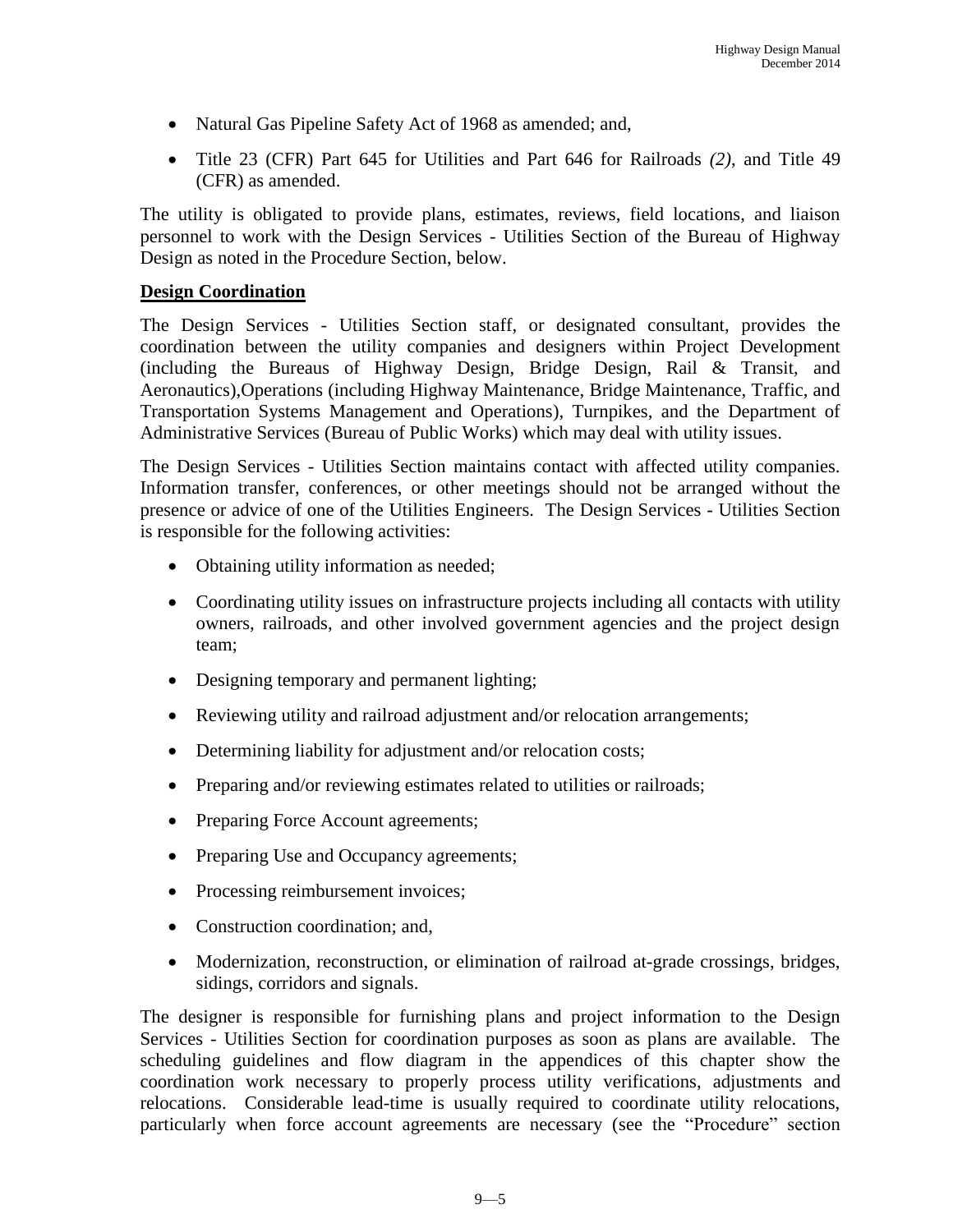below). The flow diagrams in Chapter 2, Project Development, show the integration of utility coordination into the project development process.

#### **Bureau of Construction**

Bureau of Construction involvement begins early in the project development utility and railroad coordination process, becoming the total responsibility of the Bureau of Construction at the preconstruction conference where the Contractor, the Contract Administrator, utilities, and/or railroad representatives, and Utility Coordinators meet with the District Construction Engineer to review project requirements and schedules of operation. In addition to construction inspections, the Construction Contract Administrator monitors utility force account work and receives periodic utility reports from the utility if the work is reimbursable.

#### **Bureau of Right-of-Way**

The relocation of utility facilities that exist on private property are reimbursed in accordance with Right-of-Way Relocation requirements. The Bureau of Right-of-Way is responsible for the relocation negotiation. The Utilities Section will assist in the coordination and will review cost estimates and agreements, as requested.

See Chapter 10 – Right-Of-Way, for additional information.

### *Procedure*

#### **Highway Projects**

The flow diagram (Appendix 9-1) shows the related activities required for utility coordination.

When the scope of work for a project has been defined (with or without conceptual design), the Designer must meet with the Utilities Engineer/Coordinator to discuss the utility concerns and determine the number of sets of plans needed to begin the coordination process.

As the project develops, all known utilities must be shown on the plans and cross-sections. Refer to the UAM *(1)* and to Volume 2 of this Manual for the preferred symbols and plan format.

As projects progress, it is the responsibility of the Design Team or the Consultant Design Reviewer to keep the Design Services - Utilities Section informed of progress. It is the responsibility of the Utilities Engineer, through the Utility Coordinator, to keep the Designer informed of utility involvement. When all existing utilities have been shown on the plans and cross sections, along with other design features such as drainage, pavement structure (top and bottom template), structure base courses, etc., the information should be reviewed with the Design Services - Utilities Section to determine conflicts and their potential resolutions. Changes from the original concepts should also be reviewed with the Design Services - Utilities Section.

The Designer, together with the Utility Coordinator, prepares the list of unresolved conflicts between the individual utility and the proposed design as shown on the approved Slope & Drain plans. Relocation request documents consisting of a letter describing the potential conflicts and reimbursement (if applicable) with a specific return date, and approved Slope &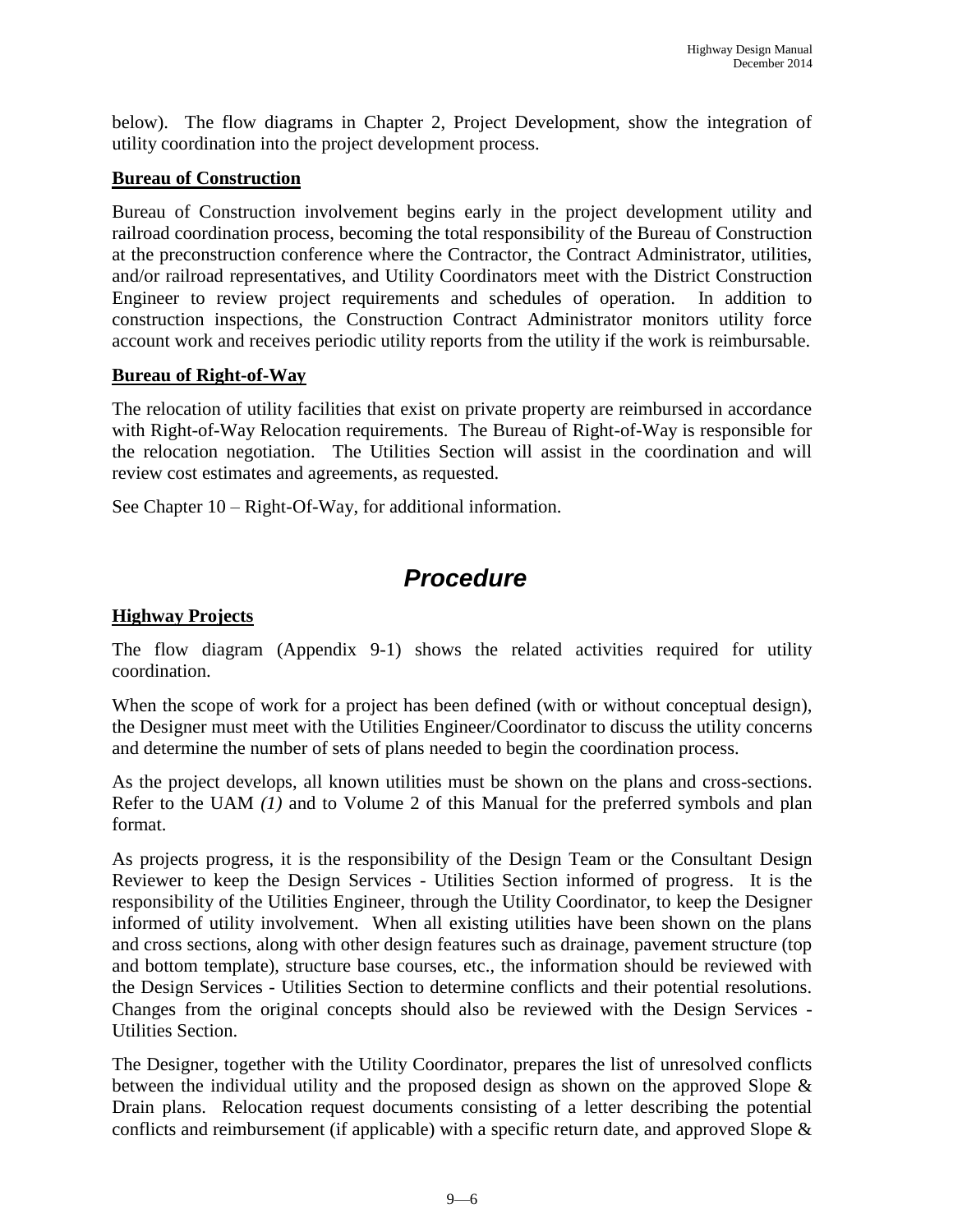Drain plans and cross-sections with conflicts highlighted, are sent to individual utilities. Relocation plans are reviewed for conflict resolution in accordance with State policies in the UAM *(1)* and, when approved, are forwarded to the Designer for incorporation into the project documents.

The project area will be reviewed for both permanent and temporary lighting needs and necessary lighting designed after receipt of approved aerial relocation plans, any signal designs, and traffic control plans. See "Lighting" below for more details.

A Utility Agreement is required between the State and utilities affected by the proposed project that either receive or provide reimbursement for utility relocations or improvements. Each agreement describes the scope of the work involved, special handling required, and the method and extent of reimbursement for work performed (usually on a force account basis). On all projects, copies of executed Utility Agreements are provided to the Design Team or Consultant Design Reviewer, Bureau of Construction and Bureau of Finance & Contracts and attached to the project in the Department's Project Management Information System. Funding must be authorized by FHWA before the utility is authorized to perform work. On FHWA Oversight projects (see NHDOT and USDOT-FHWA Stewardship Agreement), all utility agreements must be reviewed, and approved before funding will be authorized by FHWA.

The utility relocation work to be performed by the State's Contractor shall be shown on the design plans. In instances where the utility/municipality hires a separate engineering firm to complete the design of the relocated/new facility, the proposed utility work is shown on the project construction plans with separate utility construction plans and details attached to the back of the project plan set, after the cross-sections.

A Use and Occupancy Agreement, or Amendment to a Use and Occupancy Agreement, may be required for utility relocations within the Limited Access Right-of-Way and Controlled Access Right-of-Way with freeway characteristics. Longitudinal facilities within the Limited Access Right-of-Way are not allowed unless an exception is granted by the Commissioner.

On all projects, a Utility & Railroad Certificate is provided to the Design Team or Consultant Design Reviewer as an attachment to the Department's Project Management Information System. The Utility & Railroad Certificate lists all companies affected, whether the required work is to be reimbursable to the companies involved or not, and notes that all utility work will be coordinated with the physical construction of the project or it indicates no utility/railroad impacts are anticipated. On FHWA Oversight projects (see NHDOT and USDOT-FHWA Stewardship Agreement), the Utility & Railroad Certificate together with copies of the design plans, proposals, estimates, and required permits, is transmitted to FHWA at least two (2) weeks prior to the advertising of a project, for review, and documentation.

#### **Lighting**

The lighting design for a highway facility, either permanent or temporary, is the responsibility of the Design Services - Utilities Section with some standardized temporary lighting layouts. Lighting is designed in accordance with the *Roadway Lighting Design Guide (3)*, and *Roadway Lighting Handbook (4)*, and the *NHDOT Highway Lighting Design Manual (5)*.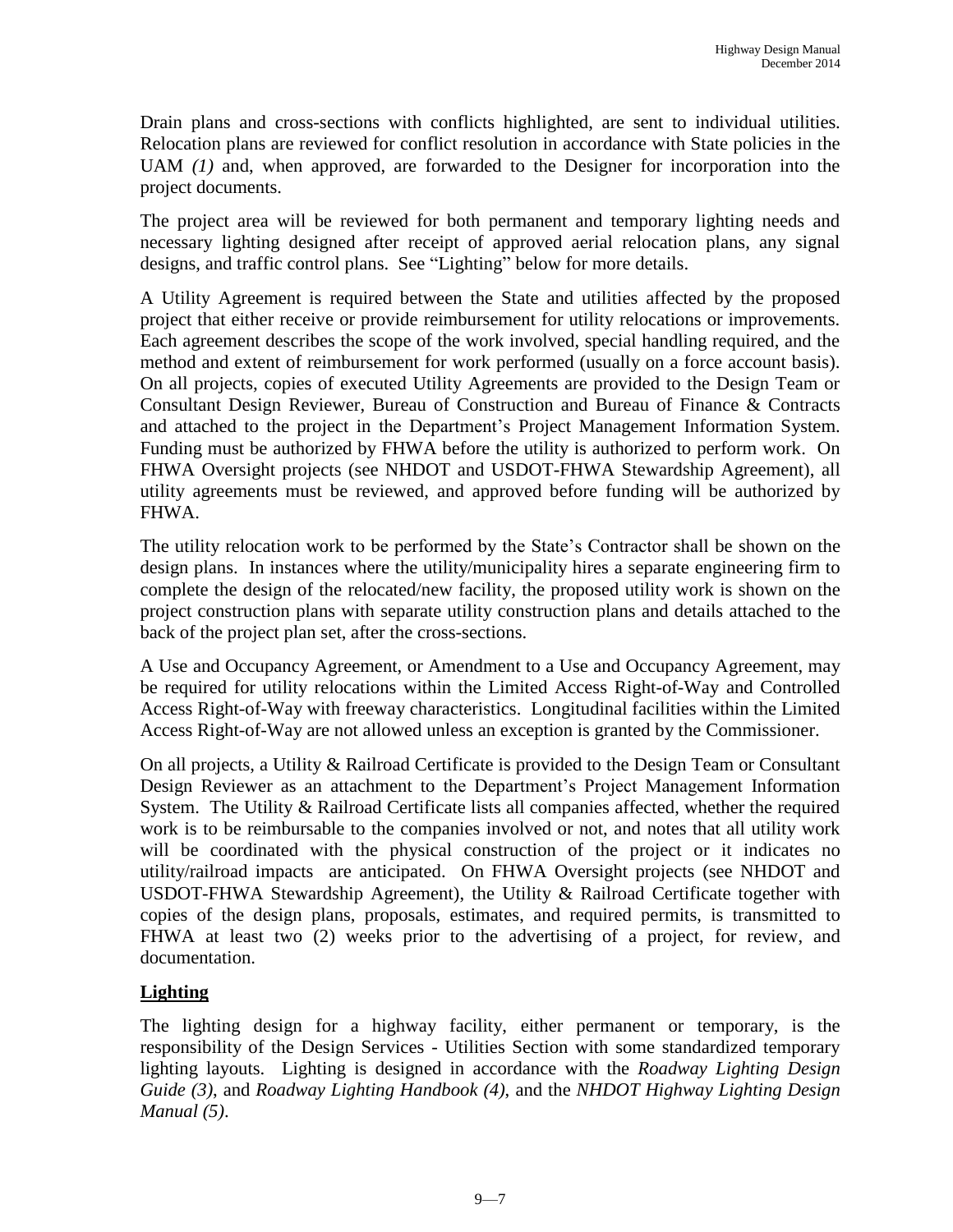#### *Permanent*

Lighting installations are typically included with the highway contract, but in some cases there may be individual lighting projects. They may be built by contract, by utility forces, or in some instances by State forces. Municipalities may request individual lighting and/or have their lighting incorporated into the highway contract. In both cases all operating charges are the responsibility of the municipality. For individual lighting projects, associated materials and installation costs are the responsibility of the Municipality. For lighting projects incorporated into a highway contract, the Design Services - Utilities Section reviews the request containing plans, traffic volumes and accident histories and determines if the highway facility warrants lighting. If so, the State will participate in the lighting system up to the cost value of the NHDOT's standard highway lighting specifications except if a municipal lighting policy is in effect. Special lighting (ornamental) costs beyond that value, or costs for lighting that is not warranted, are borne by the Municipality. In most cases, for standard highway lighting, ownership and maintenance of the lighting system is turned over to the area's franchised power company with the operating costs paid by the State. For ornamental lighting, that responsibility and cost is borne by the Municipality and in some cases, the NHDOT's Highway Maintenance District or Turnpikes.

#### *Temporary*

Temporary lighting is designed or reviewed by the Design Services - Utilities Section on all highway projects to assist the motorists in safely navigating through the construction area. The design of temporary lighting is determined by the Traffic Control Plans (maintenance of traffic during construction) and construction phasing sequence considering alignment changes, lane widths, hazardous obstacles near the traveled ways and traffic volumes. The installation, maintenance, and removal of temporary lighting is included in the contract.

#### **State Force Account Projects**

Utility companies involved in projects constructed by State forces coordinate their work with the Highway Maintenance District Engineer or Turnpikes. The same laws and regulations apply to the procedure except that the highway work is performed by State forces and not by a contractor.

#### **Railway-Highway Grade Crossing Projects**

The Federally sponsored Railway-Highway Grade Crossing Program enables safety improvements to at-grade crossings. The State has an inventory of at-grade crossing locations listed by priority ranking as an aid to the selection of Federal-Aid projects. The priority ranking is established by combining information from the evaluation of field conditions, which includes drainage, rail and roadway surface conditions, sight distance, track geometry, roadway alignment, and ride quality with vehicle volumes, train frequency, and input from railroads, municipalities, State maintenance forces, police accident reports, and the public.

All Railway-Highway at-grade-crossing safety improvements are coordinated by the Railroad Coordinator.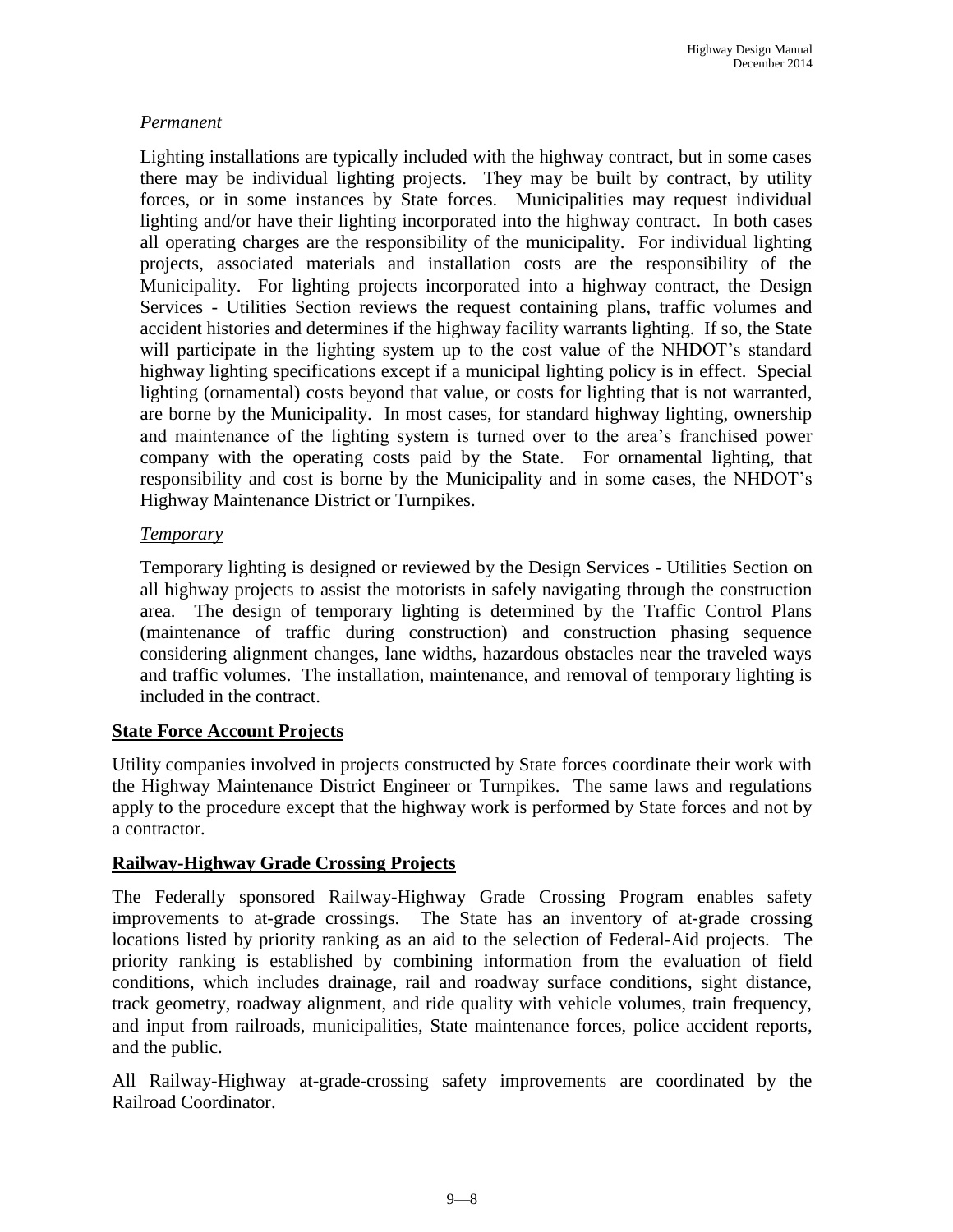Railway-highway sight distance problems are discussed in Chapters 3 and 4. In New Hampshire, it is frequently difficult to assure an adequate sight distance triangle, therefore the designer usually relies upon traffic control devices to provide adequate safety.

Railway-highway at-grade crossing projects require the same plan development process and utility coordination efforts as the more common highway projects. Railroads prefer to have the road closed to traffic when at-grade crossings are reconstructed. This preference should be considered in the development of the Traffic Control Plan (TCP).

#### **Railway Grade Separation**

A grade separation is the safest method of accommodating both highway and railroad traffic movements. It is also the most expensive. Justification is based on warrants that take into account the traffic volumes, accident history, potential hazard of the location, and other factors. Arrangements for grade separations sometimes require an adjudicatory hearing to resolve issues between the NHDOT and the railroad. See Chapter 3 for vertical clearance to be maintained for grade separations.

#### **Utility or Railroad Force Account Projects**

These are projects where all construction is performed or contracted by the utility or railroad.

A Force Account Agreement is a contract between the State and a utility or railroad for the utility or railroad to perform work using its own forces or its contractor's forces. The agreement describes the scope of the work involved, special handling required, and method and extent of reimbursement for the work performed.

### *Location and Design*

Utility and railroad facilities are usually located and designed by the owners, subject to approval by the State and FHWA if they affect highway operations. Highway lighting and parking area lighting for State projects are usually designed by the Design Services - Utilities Section, coordinating with others in the NHDOT.

The UAM *(1)* Sections IV through IX are the criteria to use in checking existing or proposed locations for compliance with the State requirements for utilities within the Right-of-Way.

In addition to the material contained in the UAM *(1)*, the following are useful designer references:

- *Title 23 (CFR)* Part 645 Utilities and Part 646 Railroads *(2)*,
- Roadway Lighting Design Guide *(3)*,
- Roadway Lighting Handbook *(4)*,
- NHDOT Highway Lighting Design Manual *(5)*,
- Highway / Utility Guide *(6)*,
- Manual on Uniform Traffic Control Devices (MUTCD) *(8)*,
- Railroad-Highway Grade Crossing Handbook *(9)*, and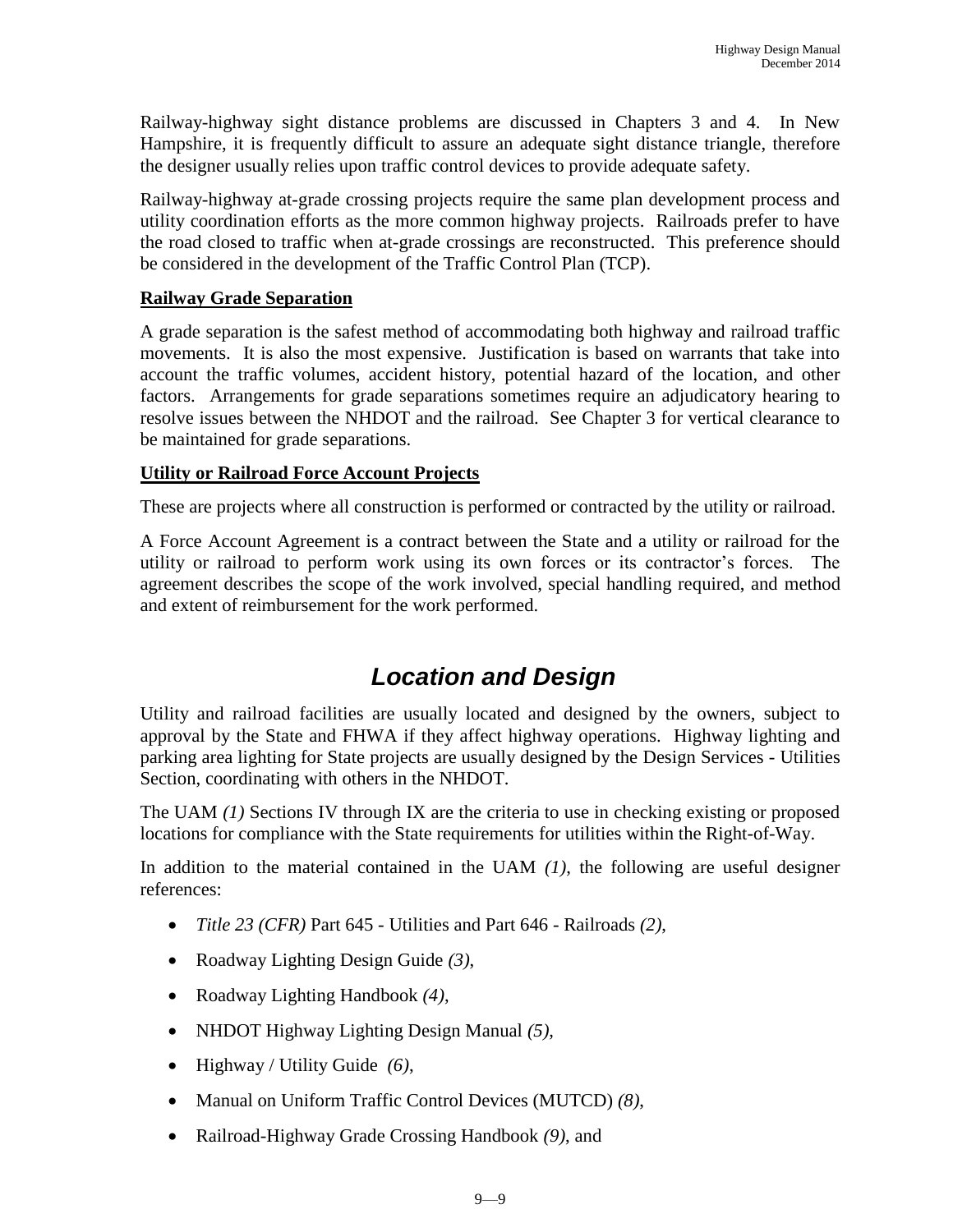Order 5060.1, FHWA Policy on Agency Force Account Use *(10)*.

#### **Subsurface Utility Engineering (SUE)**

Design Services – Utilities Section administers a Subsurface Utility Engineering (SUE) program consistent with the "Standard Guideline for the Collection and Depiction of Existing Subsurface Utility Data" *(7)* intended to manage the risks associated with the reliability of information on existing subsurface utility facilities on active Department projects. NHDOT's SUE Program employs established procedures and engineering technologies to provide information as to the accuracy (quality) of the horizontal and vertical locations of existing underground utility infrastructure. The implementation of SUE may be appropriate for certain Department projects where enhanced location information of existing subsurface utility facilities are determined to be essential for the design and construction of road improvement and widening projects.

The following Quality Levels for existing utility information can be found on Department project utility plans where SUE (see, Appendix 9-1, Utility/Railroad Coordination Process Flow Diagram for the phase to implement specific investigations) has been employed:

- a. Quality Level "D" (Records Research) Information Information derived through existing records or oral recollections. This also includes an in-field visual site inspection to verify credibility of such records. Quality Level "D" is typically applied when it is necessary for the designer to make broad decisions about route selection, purchasing right-of-way, or producing/requesting a higher level of data. This level of information is typically recommended during a project's concept development phase.
- b. Quality Level "C" (Survey) Information Information obtained to indicate the presence of approximate horizontal location of underground utilities by surveying visible above-ground utility features, such as manholes, valve boxes, posts, etc., and by using professional judgment, correlating this information with existing utility records (Quality Level "D"). Quality Level "C" is typically used on rural projects and is recommended when preliminary design begins and project mapping and survey control have been established.
- c. Quality Level "B" (Designating) Information Information obtained to indicate the presence and approximate horizontal location of underground utilities using geophysical prospecting techniques, including electromagnetic, magnetic, sonic, or other energy fields. The data obtained from these methods should be reproducible by surface geophysics at any point of their depiction. This level of information is used by the designer to make educated decisions on where to place storm drainage systems, footings or foundations to avoid conflicts with existing utility facilities. Quality Level "B" is typically used on urban type projects and is recommended when preliminary design begins and project mapping and survey control have been established.
- d. Quality Level "A" (Locating) Information Information to obtain the precise horizontal and vertical position of the utility line by excavating a test hole. The test holes shall be done using vacuum excavation or comparable nondestructive equipment in a manner as to cause no damage to the utility line. This level of information provides three-dimensional mapping of specific conflict areas needed for final design and utility placement decisions that could result in significant cost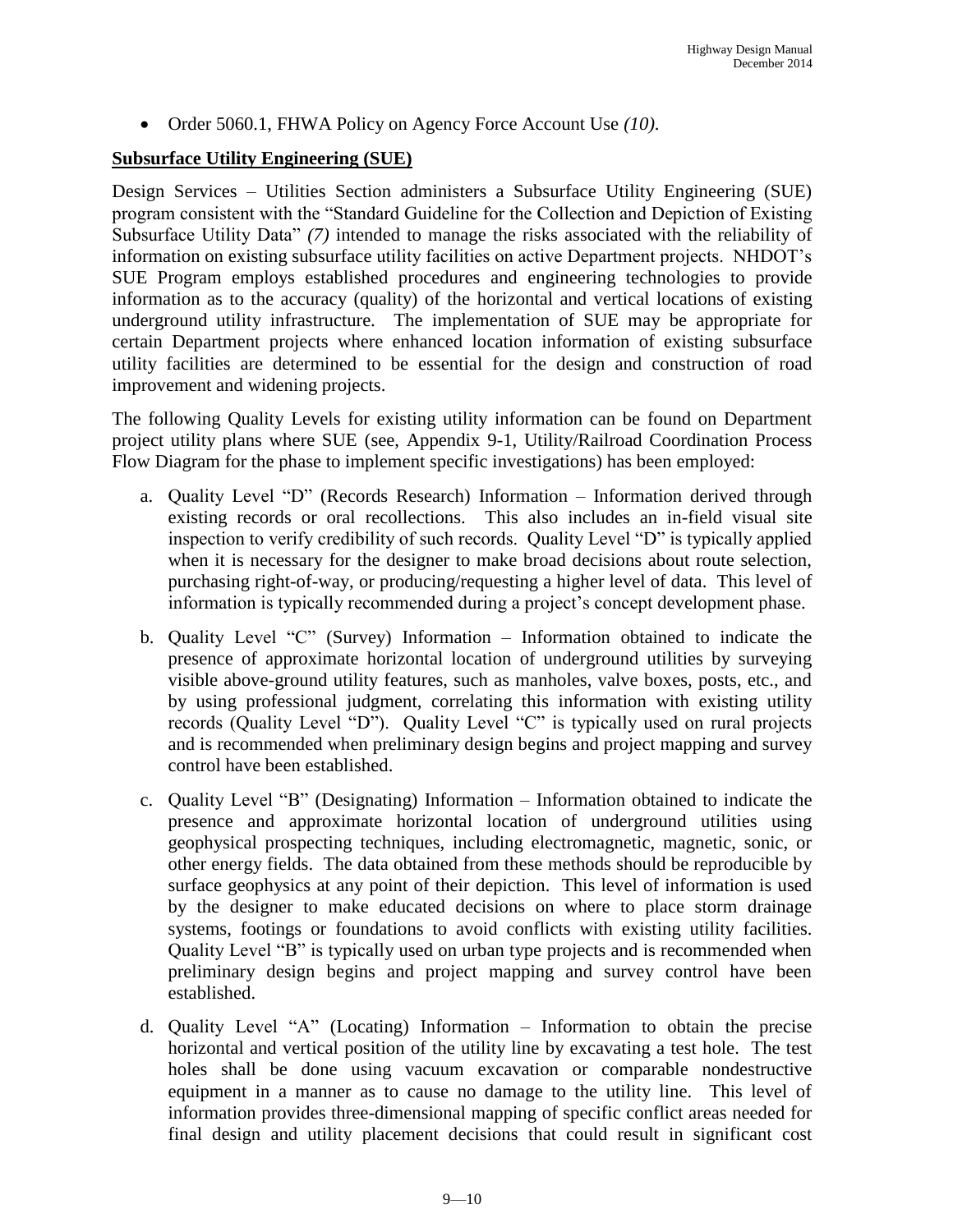savings for the project. Quality Level "A" is recommended after the Preliminary Field Plan Review, ideally following a Utility Impact Analysis.

### *Traffic Control*

Public safety is a primary consideration in all highway operations. The utility companies and railroads are just as responsible for safe maintenance of traffic through their work areas, as roadway contractors are for maintenance of traffic through their work areas.

Projects designed by the Design Services - Utilities Section, or designated consultant, will include a TCP developed by the Utilities Engineer and coordinated with the Chief of Final or Consultant Design.